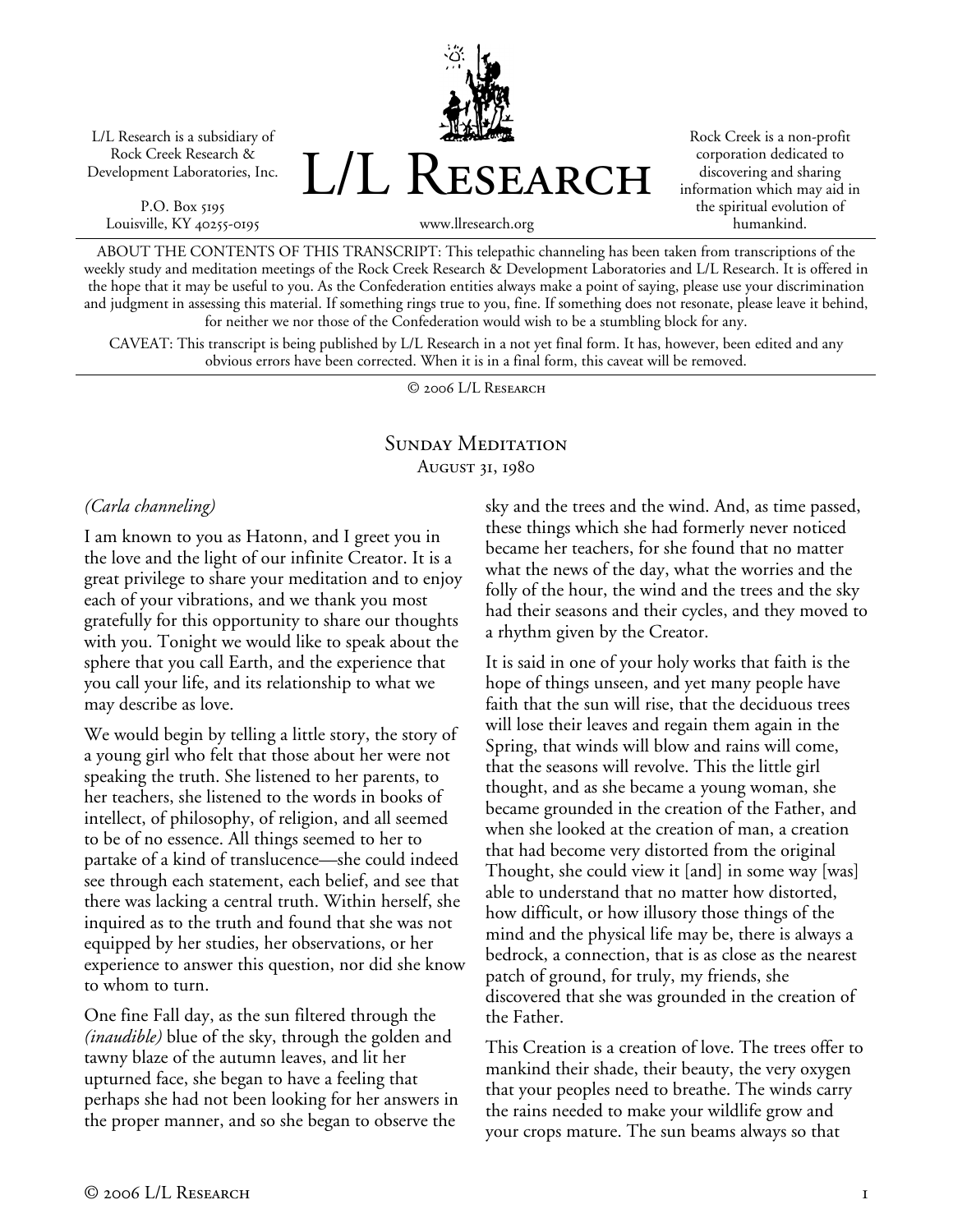those upon your planet may live, for without it they would surely die. Each natural individual possesses in its individuality the simple bias of service to the creation by beauty, by use.

All things may be discovered to have some use in the natural creation. You yourselves, my friends, are part of that creation. When you become able through simplification of your complex thought processes to become aware of the one original Thought of love, you then rejoin the creation of the Father and stop co-creating the more complex creation of man.

And how can you become aware of this original Thought, my friends?

At this time I would transfer this contact to another instrument. I am Hatonn.

## *(Unknown channeling)*

I am Hatonn, and I am with this instrument. We are very pleased to be able to speak a few words through this instrument.

We are speaking of becoming aware of the love of the Father. How may your people, each and every one, become aware of that love of the Father? Of course, as we have suggested, many, many times in many previous messages, meditation, my friends, is the surest and the quickest way to become aware of the love which the infinite Creator has planted as a seed within each of your beings. Each of your people are as a garden to the Father, each provides certain ingredients and requirements analogous to the soil and the rain and the wind and the sun of your Earth. Each of your people provide the atmosphere and the surroundings for this seed of love to grow, to germinate, to come to full maturity, and to be harvested as the fruit of the Father. Each of you, as you live in this world of illusion, by your attitudes and your actions, as you greet each new day, as you greet each new friend, promotes the growth for the death of that seed. Each moment that you spend consciously awake nourishes that seed, provides a watering of devotion that is necessary to cause it to grow.

Each time you forget the grand drama in which you partake, each time you forget that it is the Creator whom you meet every day, each day with every person and situation which you come in contact with, each experience either causes the seed to grow or hinders its growth, depending upon whether or not you remember that it is the love of the Father

that is within you and each of your fellow creatures. When you forget, you hinder the growth of the seed. We would suggest daily meditation to help you to remember that you have within your being the spark of the divine Creator. And when you focus upon that reality, the reality within, you bring a light to the world, a light that shall shine and help others to see within their own being their own sparks.

By your actions, by your attitudes, you shall help those of your people who are open to growing; you shall help each to water their seeds of love. Together as a people you create either a garden of Eden within your being or you create further illusions that, by your own creation, build a wall around your garden of Eden and keep you from tasting of the fruit of love, the fruit of life.

We hope that in some way messages such as this will help those of you who are open to service and seeking within, to grow and to nourish those seeds, those sparks which are your Divine inheritance. For we wish for all of your people to inherit the kingdom of love that is within your grasp, within your being.

We would at this time transfer this contact to the one known as Carla. I am Hatonn.

#### *(Carla channeling)*

I am again with this instrument. Our brothers and sisters of *(inaudible)* are with us at this time and we would like to work with you, if you would wish it, on your conditioning. We will move among you. We would start with the one known as L. If he would relax, we will make our presence known to him at this time.

#### *(Pause)*

We will move now to the one known as M1, and if he would request it we will work with him briefly.

#### *(Pause)*

Moving now to the one known as T.

#### *(Pause)*

We would now touch our sister M2, that she may know our presence.

#### *(Pause)*

We would now move to the one known as E, and after a period of conditioning we will contact him and speak a few words through him, if he would